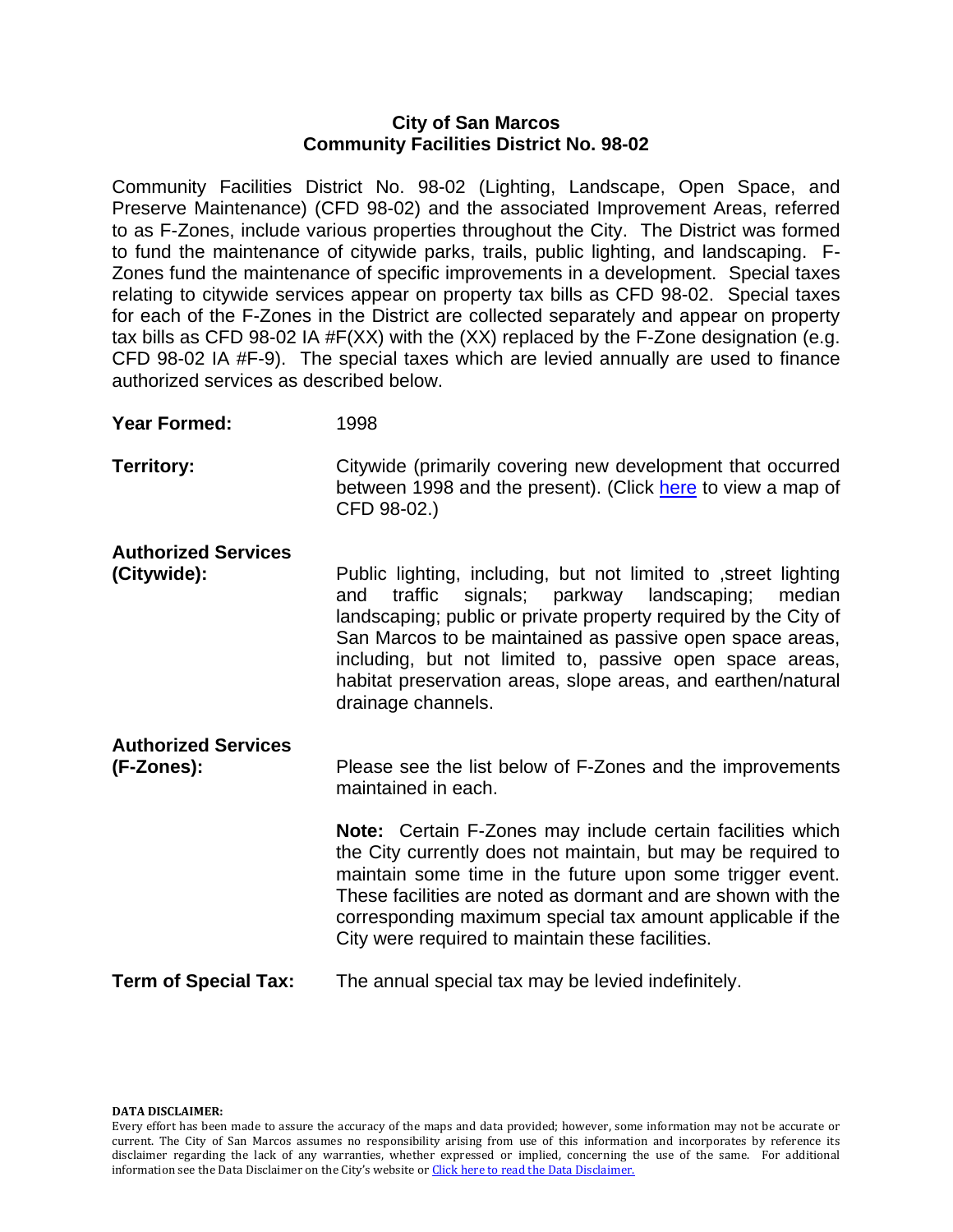**Portion Only):** The maximum special tax rates for developed property for the citywide portion of CFD 98-02 vary by property classification as detailed below.

> The maximum special tax rates may increase each fiscal year by the same rate as the Consumer Price Index (CPI) for the San Diego area.

| <b>Property</b><br><b>Classification</b> | <b>Maximum</b><br><b>Special Tax for</b><br>Fiscal Year 2013-14 |
|------------------------------------------|-----------------------------------------------------------------|
| Residential                              | \$223.83 per residential unit                                   |
| Commercial                               | \$959.87 per acre                                               |
| Industrial / Other                       | \$665.32 per acre                                               |

Please note: These are the maximum special tax rates for only the citywide portion of CFD 98-02. Please refer to the table below for maximum special tax rates pertaining to the individual F-Zones.

# **Authorized Services And Maximum Special**

**Tax Rates (F-Zones):** The list of authorized services and corresponding maximum special tax rates for developed property in the individual F-Zones are detailed below. Rates shown are per equivalent dwelling unit (EDU) unless noted otherwise.

> The maximum special tax rates may increase each fiscal year by the same rate as the Consumer Price Index (CPI) for the San Diego area.

| <b>F-Zone</b>               | <b>Facilities to be Maintained</b>                     | <b>Maximum</b><br><b>Special Tax for</b><br>Fiscal Year 2013-14 |
|-----------------------------|--------------------------------------------------------|-----------------------------------------------------------------|
| $F-1$<br>(Rose Ranch)       | Trail and drainage channel                             | \$65.46 per EDU                                                 |
| $F-2$<br>(Bel Esprit)       | Trail and brush/habitat management                     | \$147.48 per EDU                                                |
| $F-3$<br>(Rancho Vera Cruz) | Trail, landscaped maintenance, and brush<br>management | \$975.80 per EDU                                                |

#### **DATA DISCLAIMER:**

Every effort has been made to assure the accuracy of the maps and data provided; however, some information may not be accurate or current. The City of San Marcos assumes no responsibility arising from use of this information and incorporates by reference its disclaimer regarding the lack of any warranties, whether expressed or implied, concerning the use of the same. For additional information see the Data Disclaimer on the City's website or [Click here to read the Data Disclaimer](http://www.ci.san-marcos.ca.us/index.aspx?page=33).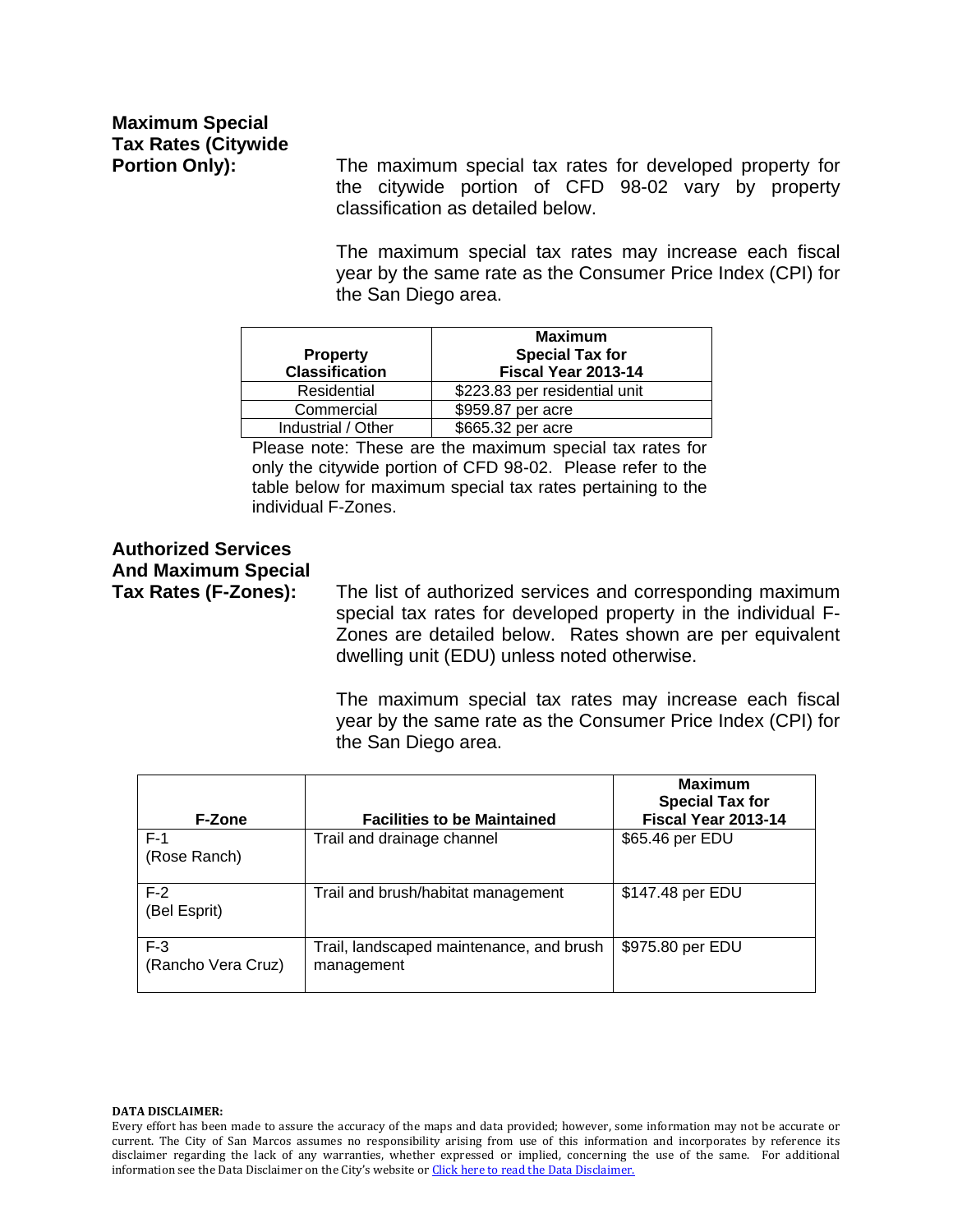| $F-4$<br>(Paloma/Santa Fe<br>Hills)              | Las Posas Rd and Borden Rd median<br>landscaping; Santa Fe Hills, Quail Hills, &<br>Foothill Parks; trails; brush/habitat<br>management; weed abatement; and<br>irrigated parkways and slopes | \$375 per EDU (includes<br>special tax for citywide<br>and is not subject to<br>annual escalation until<br>fiscal year 2028-29) |
|--------------------------------------------------|-----------------------------------------------------------------------------------------------------------------------------------------------------------------------------------------------|---------------------------------------------------------------------------------------------------------------------------------|
| $F-5$<br>(Ashbrook)                              | Trail and open space                                                                                                                                                                          | \$186.46 per EDU                                                                                                                |
| $F-6$<br>(Twin Oaks Valley<br>Ranch)             | Bike path, planting, cobble paving, dry<br>stream bed, and irrigation on or along<br>Twin Oaks Valley Rd                                                                                      | \$544.62 per EDU                                                                                                                |
| $F-7$<br>(Commerce Square)                       | Knoll Rd traffic signal                                                                                                                                                                       | \$325.61 per acre                                                                                                               |
| $F-8$<br>(Paloma/Santa Fe<br>Hills)              | Borden Rd median landscaping; Santa Fe<br>Hills, Quail Hills, & Foothill Parks; trails;<br>natural open space; and<br>landscaped/irrigated slopes                                             | \$375 per EDU (includes<br>special tax for citywide<br>and is not subject to<br>annual escalation until<br>fiscal year 2028-29) |
| $F-9$<br>(San Elijo)                             | San Elijo Hills Park                                                                                                                                                                          | \$113.30 per EDU                                                                                                                |
|                                                  | Dormant Facilities - Trails, other parks,<br>medians & parkways, irrigated landscape,<br>open space, drainage channel, and brush<br>management.                                               | \$637.54 per EDU                                                                                                                |
| $F-10$<br>(Esperanza at<br>Buenavida)            | Craven Rd and Twin Oaks Valley Rd<br>medians, landscaped slope, and trail                                                                                                                     | \$212.20 per EDU                                                                                                                |
| $F-11$<br>(Meadowlark Estates/<br>Rancho Dorado) | Trail, Simmons Community Park, San<br>Marcos Blvd medians/parkways,<br>detention basins, and road access<br>easement                                                                          | \$501.13 per EDU                                                                                                                |
| $F-12$<br>(Twin Oaks Estates)                    | Monument signs and Twin Oaks Valley<br>Rd landscaped slopes/medians                                                                                                                           | \$263.72 per EDU                                                                                                                |
| F-13<br>(Dove Glen)                              | Equestrian trail, concrete brow ditches,<br>and irrigated slopes                                                                                                                              | \$289.55 per EDU                                                                                                                |
| $F-14$<br>(Cedar Hills)                          | Landscaped slopes, brush management,<br>Montiel Community Park, and storm drain<br>filters                                                                                                    | \$1,124.45 per EDU                                                                                                              |
| $F-15$<br>(Park Lane)                            | Landscaped slopes, trail, storm drain<br>filters, and brush/habitat management                                                                                                                | \$1,619.45 per EDU                                                                                                              |
| $F-16$<br>(Willow Creek)                         | Twin Oaks Valley Rd West parkway bike<br>path, irrigation, and planting; and storm<br>drain filters                                                                                           | \$543.63 per EDU                                                                                                                |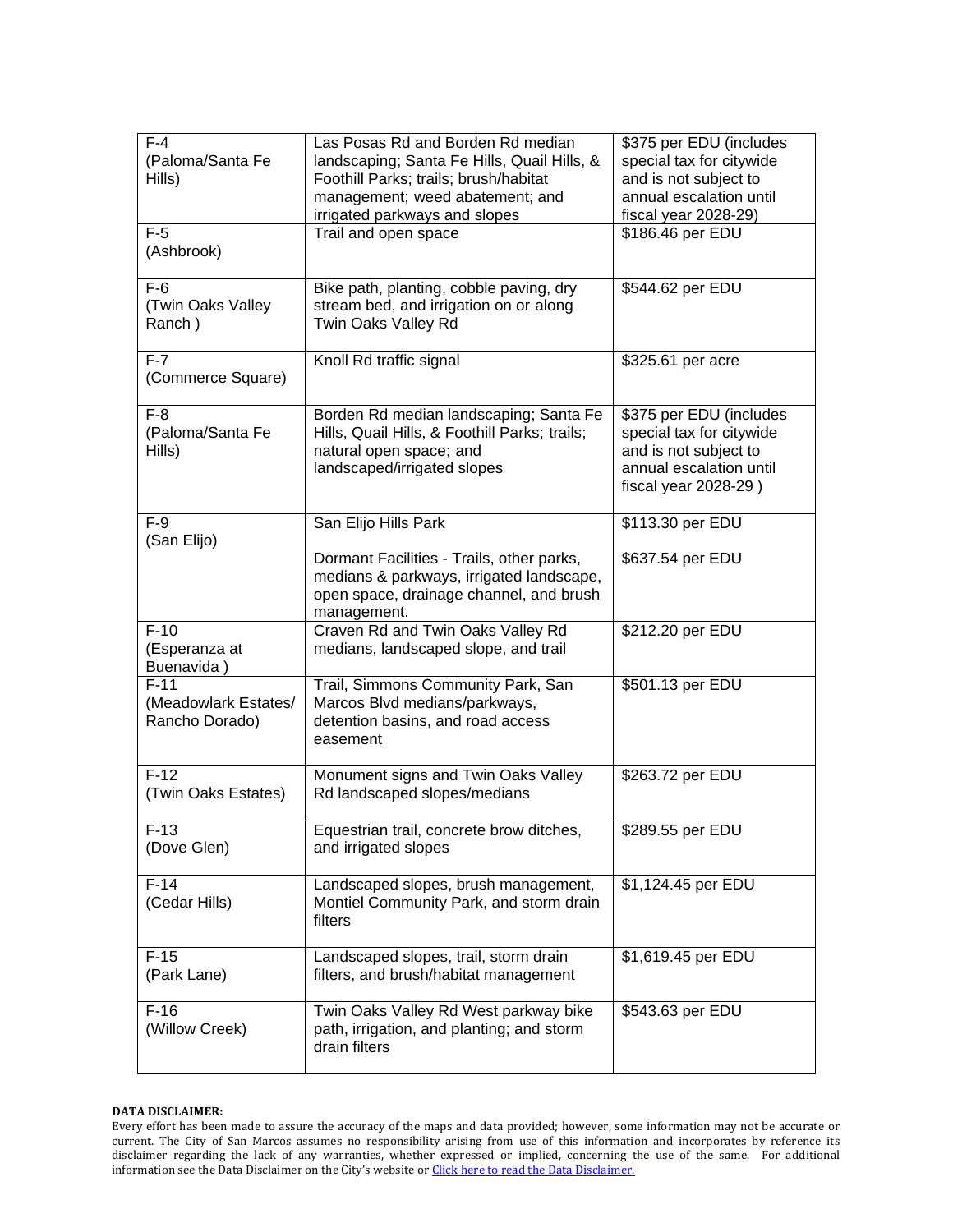| $F-17$<br>(Richland Rd)                               | Trail and Richland Rd parkway                                                                                                                                                                                                | \$198.86 per EDU   |
|-------------------------------------------------------|------------------------------------------------------------------------------------------------------------------------------------------------------------------------------------------------------------------------------|--------------------|
| $F-18$                                                | (Not used)                                                                                                                                                                                                                   | (not used)         |
| $F-19$<br>(Stone Canyon)                              | Trail, trail staging/lookout area, and<br>Discovery Lake bridge                                                                                                                                                              | \$70.55 per EDU    |
| $F-20$<br>(KRC Rock)                                  | Trail                                                                                                                                                                                                                        | \$58.68 per EDU    |
| $F-21$<br>(Richland Estates)                          | Trail, storm drain filters, landscaped<br>slopes, and detention basin                                                                                                                                                        | \$719.42 per EDU   |
| $F-22$<br>(Olive Hills)                               | Trails, storm drain filters and separator<br>units, detention basins, landscaped<br>slopes, and Mulberry Park                                                                                                                | \$1,419.35 per EDU |
| $F-23$<br>(University<br>Commons/ Old Creek<br>Ranch) | Medians on Melrose Dr, Rancho Santa Fe<br>Rd, and San Elijo Rd, detention basin and<br>access road, storm drain catch basin<br>inserts and separator units, parkways and<br>landscaped slopes, trails, and retaining<br>wall | \$386.31 per EDU   |
|                                                       | Dormant Facilities - Open space                                                                                                                                                                                              | \$26.78 per EDU    |
| $F-24$<br>(Rancho Coronado)                           | Trails, Twin Oaks Valley Rd and Village<br>Dr medians, landscaped<br>slopes/parkways, and storm drain inlet<br>filters                                                                                                       | \$56.05 per EDU    |
|                                                       | Dormant Facilities - Storm drain inlet<br>filters and separator units                                                                                                                                                        | \$10.35 per EDU    |
| $F-25$<br>(Borden Rd - Borden<br>Road Estates)        | Landscaped slopes/parkways, median,<br>Pebblestone Park, storm drain filters,<br>detention basin, and crib wall                                                                                                              | \$634.98 per EDU   |
| $F-26$<br>(Loma Alta)                                 | Trails, landscaped slopes/parkways, open<br>space, storm drain inlet filters and<br>separator units, and median                                                                                                              | \$444.85 per EDU   |
| $F-27$<br>(Pinehurst)                                 | Trail, landscaped slopes/parkways, brow<br>ditch, retaining wall, fencing, monument<br>signs, storm drain inlet filters, and storm<br>drain separator units                                                                  | \$2,413.09 per EDU |
| $F-28$<br>(Rosemont Estates)                          | Cox Rd median, trail, landscaped<br>slopes/parkways, concrete ditch, storm<br>drain fossil filter, and storm drain<br>separator unit                                                                                         | \$2,045.63 per EDU |
|                                                       | Dormant Facilities - Storm drain inlet filter<br>and separator unit                                                                                                                                                          | \$168.94 per EDU   |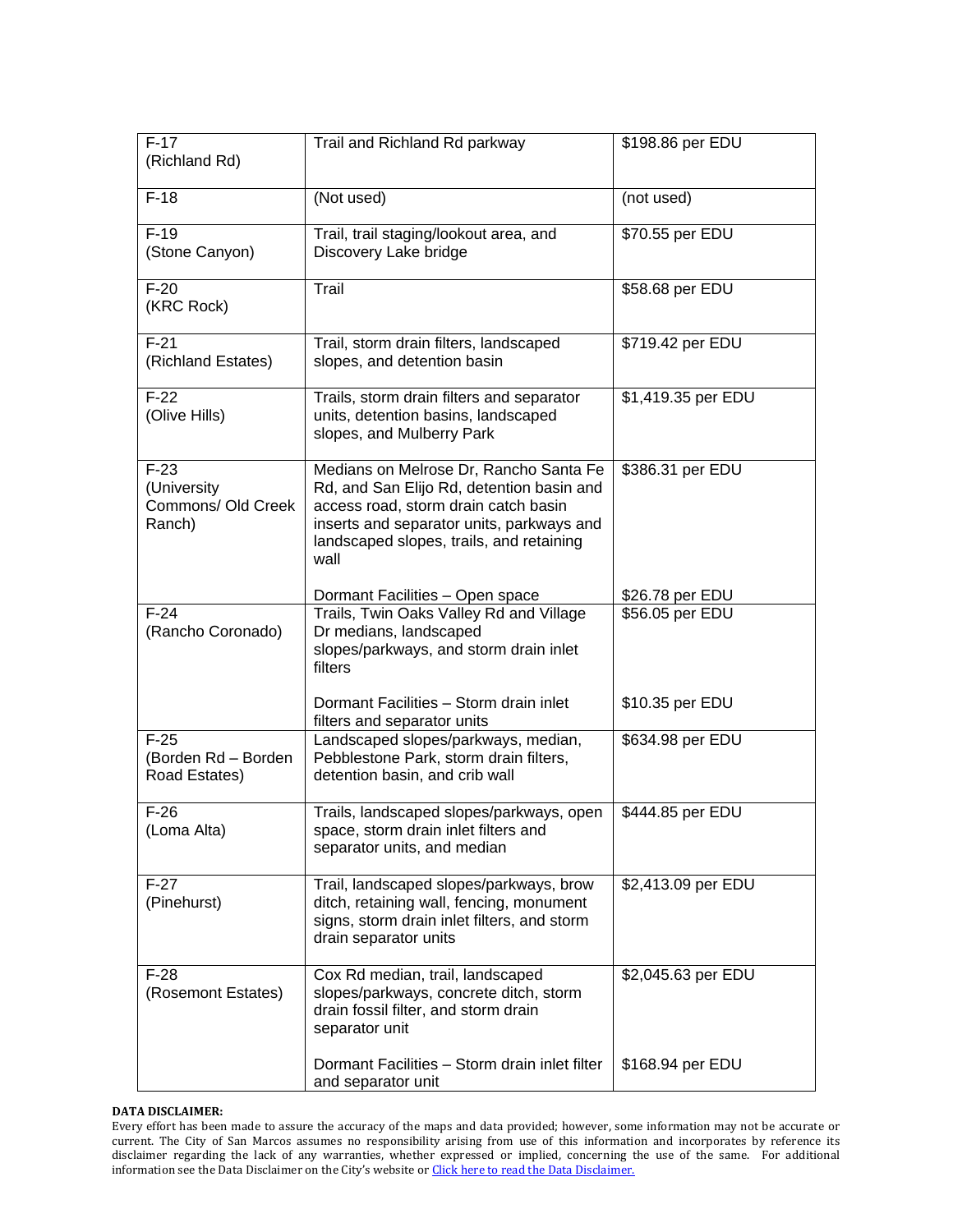| $F-29$<br>(Silvercrest)                  | Barham Rd median, trails, Alder Glen<br>Park, landscaped slopes, open space,<br>flood wall, brow ditch, retaining wall, and<br>storm drain inlet filters                         | \$1,544.87 per EDU |
|------------------------------------------|----------------------------------------------------------------------------------------------------------------------------------------------------------------------------------|--------------------|
|                                          | Dormant Facilities - Storm drain inlet<br>filters                                                                                                                                | \$43.38 per EDU    |
| $F-30$<br>(Chesapeake)                   | Landscaped slopes/parkways, brow ditch,<br>detention basin, storm drain inlet filters,<br>and storm drain separator unit                                                         | \$800.61 per EDU   |
| $F-31$<br>(Grand Estates)                | Open space/brush management, access<br>road, storm drain inlet filters, and storm<br>drain separator unit                                                                        | \$714.57 per EDU   |
| $F-32$<br>(Vallecitos Ridge)             | Borden Rd median, trail, landscaped<br>slopes, retaining wall, and storm drain<br>inlet filters                                                                                  | \$92.44 per EDU    |
|                                          | Dormant Facilities - Storm drain filters,<br>storm drain separator units, detention<br>basins, and habitat mitigations areas                                                     | \$360.65 per EDU   |
| $F-33$<br>(Rancho Coronado/<br>Rosemont) | Twin Oaks Valley Rd/Village Dr median,<br>landscaped slopes/parkways, brow ditch,<br>retaining wall, gates, trails, storm drain<br>inlet filters, and storm drain separator unit | \$270.43 per EDU   |
| $F-34$<br>(Joy Court)                    | Craven Rd median, Joy Ct parkway,<br>landscaped slopes, retaining wall,<br>concrete ditch, and trail                                                                             | \$2,887.69 per EDU |
| $F-35$<br>(Carriage Walk)                | Borden Rd median, landscaped<br>slopes/parkways, retaining wall, detention<br>basin, storm drain inlet filters, trail and<br>swale                                               | \$880.15 per EDU   |
| $F-36$                                   | Dormant Facilities - Storm drain filters                                                                                                                                         | \$26.67 per EDU    |
| (Mira Lago/<br>Las Ventanas)             | Landscaped slopes/parkways, retaining<br>wall, brow ditch, storm drain inlet filters,<br>and trail                                                                               | \$897.92 per EDU   |
|                                          | Dormant Facilities - Storm drain inlet<br>filters and a detention basin                                                                                                          | \$332.05 per EDU   |
| $F-37$<br>(Vistancia)                    | Dormant Facilities (only) - Habitat<br>mitigation                                                                                                                                | \$215.41 per EDU   |
| $F-38$<br>(Venzano)                      | Landscaped slopes/parkways,<br>Questhaven trail, drainage ditch,<br>detention basin, storm drain separator<br>units, and storm drain inlet filters                               | \$666.98 per EDU   |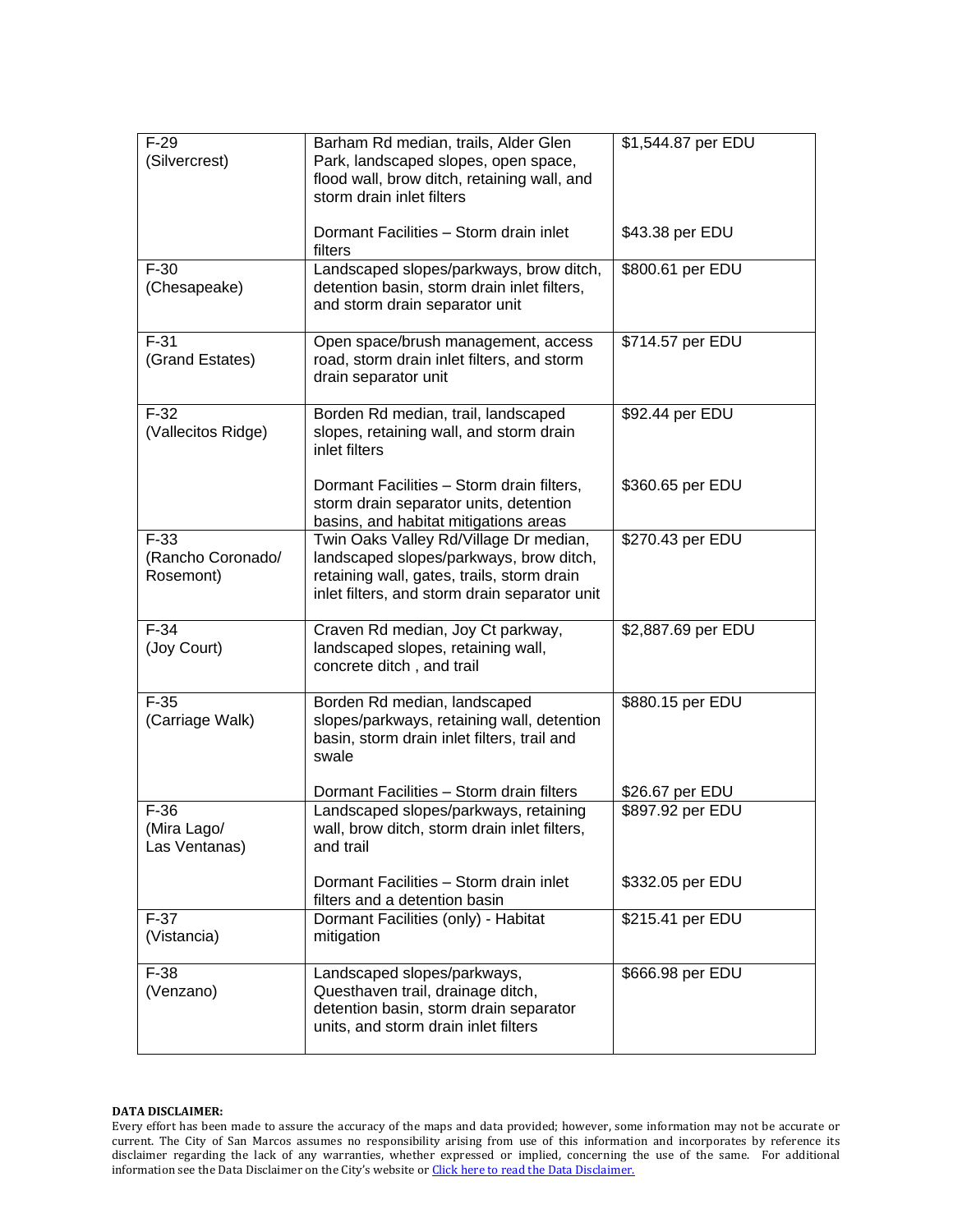| $F-39$<br>(Rancho Santalina)     | Trail, landscaped slopes/parkways,<br>retaining wall, concrete swale, South<br>Santa Fe Ave and Las Flores Dr medians,<br>detention basins, storm drain separator<br>units, bio-filtration units, and turf block at<br>Via La Venta/Hydra Court | \$1,257.45 per EDU          |
|----------------------------------|-------------------------------------------------------------------------------------------------------------------------------------------------------------------------------------------------------------------------------------------------|-----------------------------|
|                                  | Dormant Facilities - Environmentally<br>protected zones                                                                                                                                                                                         | \$35.51 per EDU             |
| $F-40$<br>(Starling)             | Storm drain inlet filters and Woodland<br>Parkway median                                                                                                                                                                                        | \$125.67 per EDU            |
|                                  | Dormant Facilities - Storm drain inlet<br>filters                                                                                                                                                                                               | \$132.92 per EDU            |
| $F-41$<br>(Grand Plaza)          | Bio-clean inlet basket filters, trail, medians<br>and landscaping on Los Posas Rd and<br>Via Vera Cruz, traffic signals and<br>controllers                                                                                                      | \$385.72 per EDU            |
|                                  | Dormant Facilities - Storm drain<br>separator units, filter inserts, and<br>detention basins                                                                                                                                                    | \$1,106.66 per EDU          |
| $F-42$<br>(Town Center)          | Twin Oaks Valley Rd parkways, medians,<br>and trails                                                                                                                                                                                            | \$441.76 per EDU            |
| $F-43$<br>(Meadowlark<br>Canyon) | Trails, slopes/parkways, and storm drain<br>filters                                                                                                                                                                                             | \$215.31 per EDU            |
|                                  | Dormant Facilities - storm drain filters, a<br>detention basin, and an access road                                                                                                                                                              | \$422.14 per EDU            |
| $F-44$<br>(Windy Point)          | Fossil filter inserts, drainage ditch, bio-<br>swale, trail, median, and slopes/parkways                                                                                                                                                        | \$773.62 per EDU            |
|                                  | Dormant Facilities - a storm drain filter<br>insert and a vegetated bio-swale                                                                                                                                                                   | \$114.32 per EDU            |
| $F-45$<br>(Arbor Ranch)          | Landscaped area, steel fence, Linda Vista<br>median, retaining wall, concrete trail, and<br>drainage facilities                                                                                                                                 | \$1,616.93 per EDU          |
| $F-46$<br>(Nordahl Medical       | Nordahl Rd median and traffic signal                                                                                                                                                                                                            | $\sqrt{$1,392.24}$ per acre |
| Center)                          | Dormant Facilities - grassy swale, bio-<br>filter system, and filter inserts                                                                                                                                                                    | \$3,655.27 per acre         |
| $F-47$<br>(Autumn Terrace)       | Parkway landscaping, retaining wall, steel<br>fencing, vegetated bio-swale, ribbon<br>gutter, concrete trail/sidewalk, pedestrian<br>lights, asphalt paving/parking, specialty<br>street lights, and striping                                   | \$181.29 per EDU            |
|                                  | Dormant Facilities - landscaped bio-<br>swale/basin.                                                                                                                                                                                            |                             |
|                                  |                                                                                                                                                                                                                                                 | \$66.31 per EDU             |